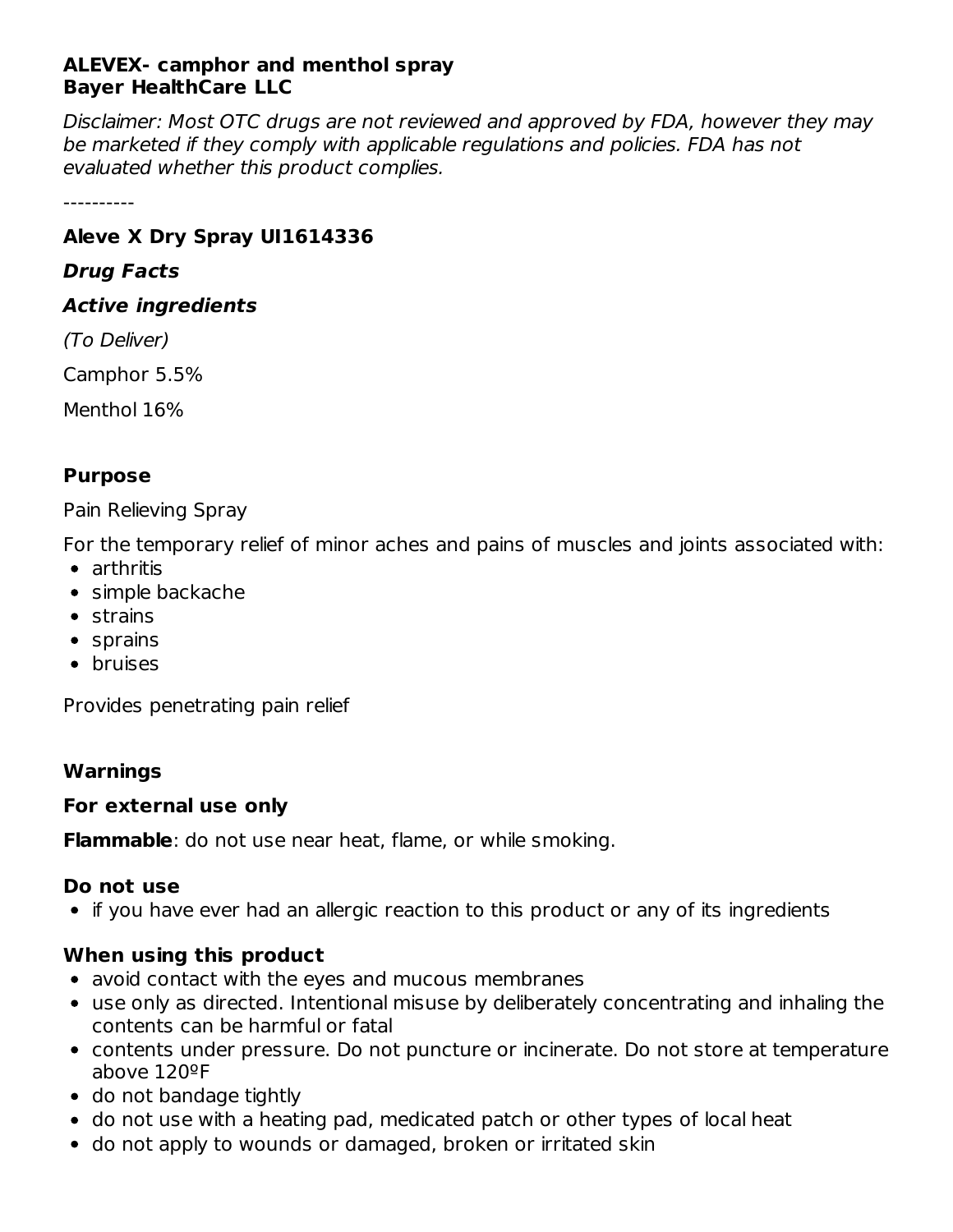#### **Stop use and ask a doctor if**

- condition worsens or irritation develops
- pain, swelling or blistering develops where product was applied
- redness or severe burning develops where product was applied
- symptoms persist for more than 7 days or clear up and occur again within a few days

#### **If pregnant or breast-feeding,** ask a health professional before use.

If swallowed, get medical help or contact a Poison Control Center right away.

#### **Directions**

| Children under 12 years of<br>age                | $\bullet$ Ask a doctor                                                                                                                                                                                                                                         |
|--------------------------------------------------|----------------------------------------------------------------------------------------------------------------------------------------------------------------------------------------------------------------------------------------------------------------|
| Adults and children 12 years<br>of age and older | • Shake well before use<br>• Apply to affected area not more than 3 to 4 times daily<br>• Do not apply to face<br>• Use in a well-ventilated area and avoid inhalation<br>• Wash hands with soap and water after use if product<br>comes in contact with hands |

#### **Other information**

• store between  $20^{\circ}$ -25°C (68°-77°F)

#### **Inactive ingredients**

boswellia carterii oil, clove oil, dimethylaminoethyl methacrylate copolymer, dimethyl isosorbide, eucalyptus oil, fragrance, isobutane, isopentane, isopulegol, linseed oil, menthoxypropanediol, pepermint oil, propane, propanediol, rosemary oil, SD alcohol 40- B (13% v/v), thymus mastichina flower oil, tocopherol, vanillyl butyl ether, vinyl caprolactam, vinylpyrrolidone

**Questions**

**1-800-395-0689**

# **Package label display** AI FVFX™ PAIN RELIEVING SPRAY **MAX**

**STRENGTH**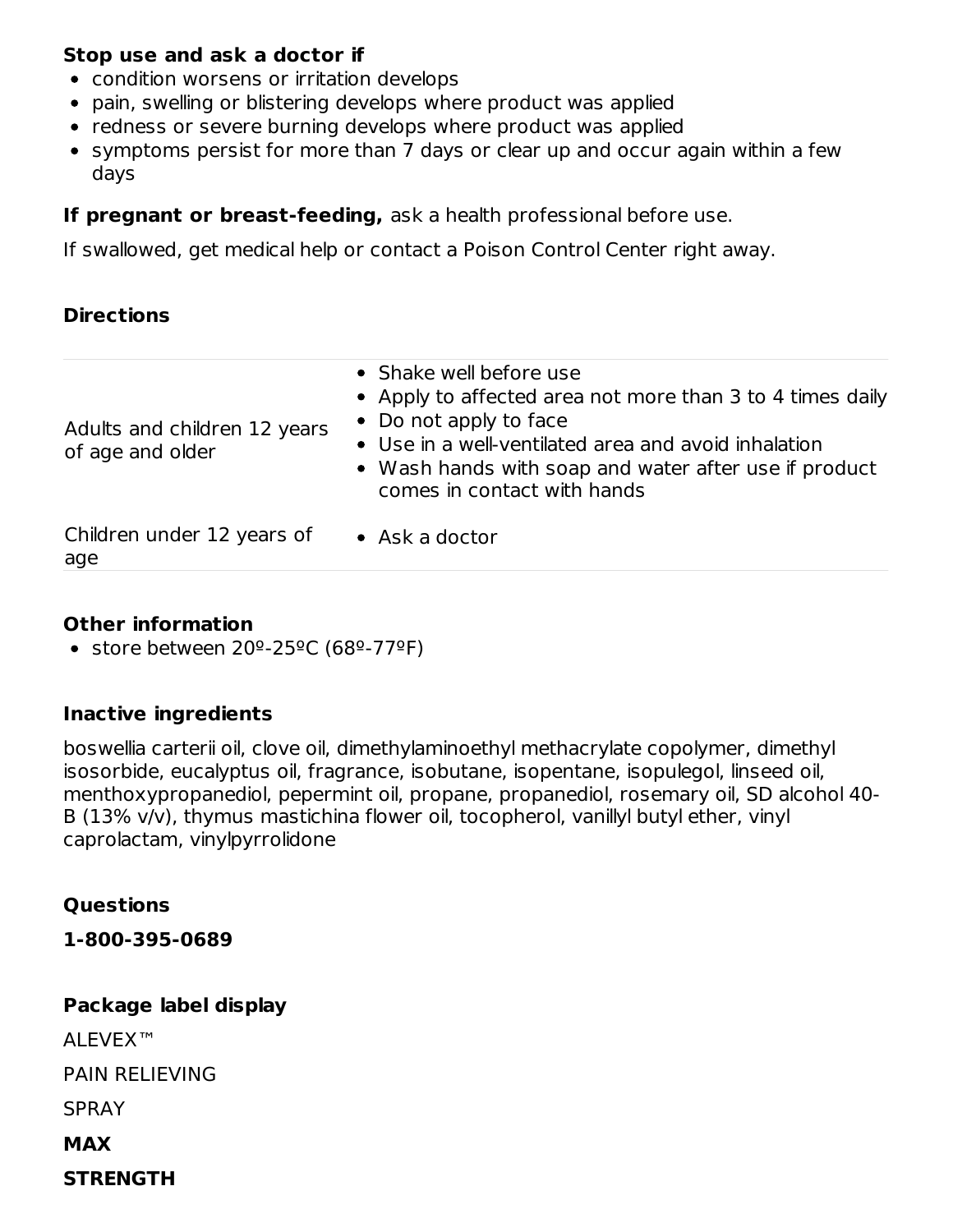#### **MENTHOL**

**COOLS IN**

#### **SECONDS**

FOR EXTERNAL

USE ONLY

#### NET WT 3.2 OZ (91 g)



#### **ALEVEX**

camphor and menthol spray **Product Information Product Type** HUMAN OTC DRUG **Item Code (Source)** NDC:0280-0049 **Route of Administration** TOPICAL **Active Ingredient/Active Moiety Ingredient Name Basis of Strength Strength**  $16 - 16$